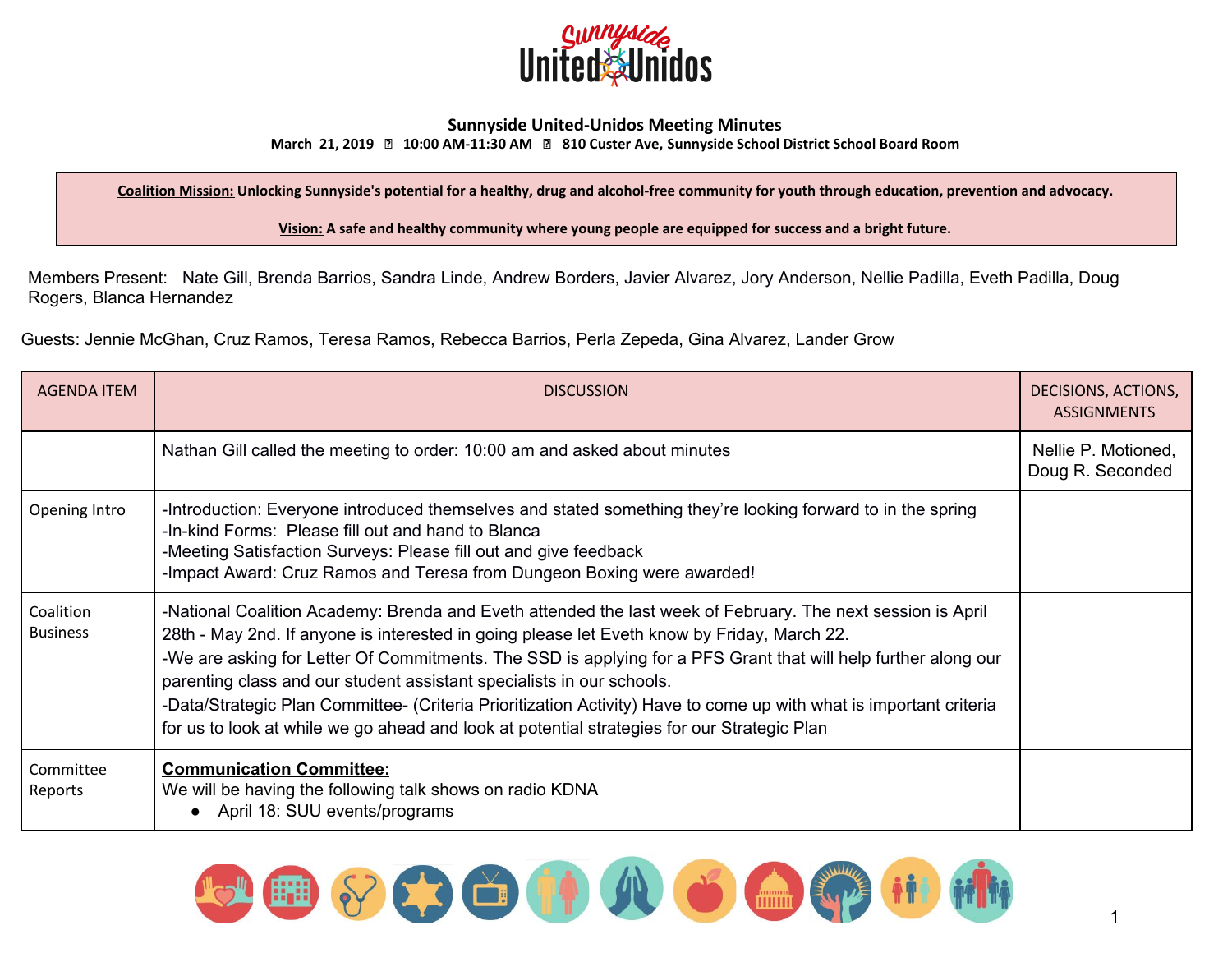

|               | April 30: Youth Substance Use<br>June 20th: Summer activities<br>June 28th: Mental Health<br>July 24: Healthy father figures/healthy relationships<br><b>Youth Activities:</b><br>Prevention Club participated in Kick Butts Day. Yakima Herald came and interviewed 3 of our students.<br>This week is Drug and Alcohol awareness week at SVMS. On Monday students had the opportunity<br>to wear goggles and see how marijuana affects their ability to complete a simple task because it slows dow<br>reflexes and affects color coordination.<br>On Tuesday some of our Prevention Club students went to SVMS to help out with "Falcons Keep"<br>Hands Off Drugs" students painted their hand and took the pledge to be drug-free.<br>On Wednesday students participated in the activity "I am not a replacement" and wrote<br>down why they're not a replacement.<br>Today they are doing face painting and tomorrow we will be taking the "Listen 2 your selfie" backdrop and<br>will have the opportunity to take pictures. Later that day there is an assembly and our<br>prevention club students were invited to talk.<br><b>Miss Sunnyside Prevention Bingo:</b><br>We have partnered up with the Miss Sunnyside Court to host a Prevention Bingo Night for the community.<br>committee has organized it to take place at St. Josephs, It will be on Thursday<br>May 9th from 5pm-7pm. We are currently looking for bingo prizes, if you are interested in donating please<br>know. Also, if you are interested in being part of the committee let us know.<br>Our next meeting is tomorrow at our Office at 5:20pm.<br><b>GFI Updates:</b><br>Partnering with the community and churches. There is a lot of red and it is easier to hide because it is scho<br>colors. There are at least 75 students involved and the number are increasing<br>They are planning a summer night lights take over the event at the park<br><b>Discussion of Alcohol &amp; Stores:</b> |  |
|---------------|-----------------------------------------------------------------------------------------------------------------------------------------------------------------------------------------------------------------------------------------------------------------------------------------------------------------------------------------------------------------------------------------------------------------------------------------------------------------------------------------------------------------------------------------------------------------------------------------------------------------------------------------------------------------------------------------------------------------------------------------------------------------------------------------------------------------------------------------------------------------------------------------------------------------------------------------------------------------------------------------------------------------------------------------------------------------------------------------------------------------------------------------------------------------------------------------------------------------------------------------------------------------------------------------------------------------------------------------------------------------------------------------------------------------------------------------------------------------------------------------------------------------------------------------------------------------------------------------------------------------------------------------------------------------------------------------------------------------------------------------------------------------------------------------------------------------------------------------------------------------------------------------------------------------------------------------------------------------------------------|--|
| Closing       | <b>Community Updates:</b>                                                                                                                                                                                                                                                                                                                                                                                                                                                                                                                                                                                                                                                                                                                                                                                                                                                                                                                                                                                                                                                                                                                                                                                                                                                                                                                                                                                                                                                                                                                                                                                                                                                                                                                                                                                                                                                                                                                                                         |  |
| Announcements | The community center is looking for volunteers                                                                                                                                                                                                                                                                                                                                                                                                                                                                                                                                                                                                                                                                                                                                                                                                                                                                                                                                                                                                                                                                                                                                                                                                                                                                                                                                                                                                                                                                                                                                                                                                                                                                                                                                                                                                                                                                                                                                    |  |
|               | Community center will be closed March 25 - April 12th                                                                                                                                                                                                                                                                                                                                                                                                                                                                                                                                                                                                                                                                                                                                                                                                                                                                                                                                                                                                                                                                                                                                                                                                                                                                                                                                                                                                                                                                                                                                                                                                                                                                                                                                                                                                                                                                                                                             |  |
|               | Community Easter Egg Hunt April 13th                                                                                                                                                                                                                                                                                                                                                                                                                                                                                                                                                                                                                                                                                                                                                                                                                                                                                                                                                                                                                                                                                                                                                                                                                                                                                                                                                                                                                                                                                                                                                                                                                                                                                                                                                                                                                                                                                                                                              |  |
|               |                                                                                                                                                                                                                                                                                                                                                                                                                                                                                                                                                                                                                                                                                                                                                                                                                                                                                                                                                                                                                                                                                                                                                                                                                                                                                                                                                                                                                                                                                                                                                                                                                                                                                                                                                                                                                                                                                                                                                                                   |  |